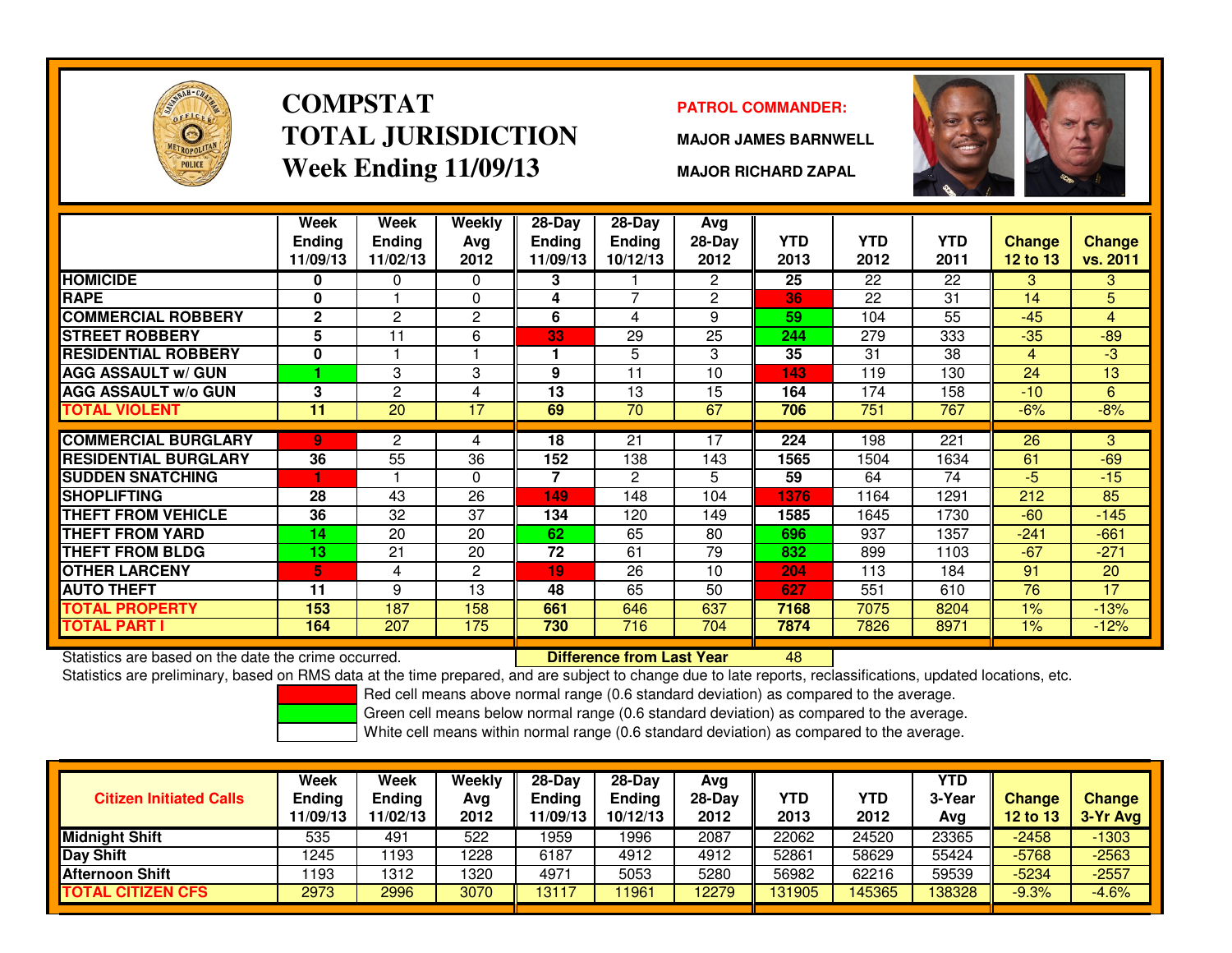

# **COMPSTATWEST CHATHAM PRECINCTWeek Ending 11/09/13**

### **PRECINCT COMMANDER:**

**CAPT. PHILIP REILLEY**



|                             | Week           | Week           | Weekly         | $28-Day$       | 28-Day         | Avg            |                |            |                |                 |                |
|-----------------------------|----------------|----------------|----------------|----------------|----------------|----------------|----------------|------------|----------------|-----------------|----------------|
|                             | <b>Ending</b>  | <b>Ending</b>  | Avg            | <b>Ending</b>  | <b>Ending</b>  | 28-Day         | <b>YTD</b>     | <b>YTD</b> | <b>YTD</b>     | <b>Change</b>   | <b>Change</b>  |
|                             | 11/09/13       | 11/02/13       | 2012           | 11/09/13       | 10/12/13       | 2012           | 2013           | 2012       | 2011           | <b>12 to 13</b> | vs. 2011       |
| <b>HOMICIDE</b>             | 0              | 0              | 0              | 0              | 0              | 0              |                |            | $\mathbf{2}$   | $\Omega$        | $-1$           |
| <b>RAPE</b>                 | 0              |                | $\Omega$       |                | $\Omega$       |                | $\overline{7}$ | 8          | 6              | -1              |                |
| <b>COMMERCIAL ROBBERY</b>   | 0              | $\Omega$       | 0              | $\mathbf{2}$   |                | $\mathbf{2}$   | 7              | 20         | 10             | $-13$           | -3             |
| <b>STREET ROBBERY</b>       | 0              | $\Omega$       |                |                | $\overline{c}$ | 3              | 24             | 34         | 38             | $-10$           | $-14$          |
| <b>RESIDENTIAL ROBBERY</b>  | $\bf{0}$       | $\Omega$       | $\Omega$       | 0              | $\Omega$       | $\Omega$       | 5              | 5          | 5              | $\Omega$        | $\mathbf{0}$   |
| <b>AGG ASSAULT w/ GUN</b>   | $\bf{0}$       | $\Omega$       | 0              | 0              | $\overline{c}$ |                | 14             | 14         | 27             | $\Omega$        | $-13$          |
| <b>AGG ASSAULT w/o GUN</b>  |                |                |                | 3              | 3              | $\overline{2}$ | 29             | 22         | 31             | $\overline{7}$  | $-2$           |
| <b>TOTAL VIOLENT</b>        |                | $\overline{2}$ | $\overline{c}$ | 7              | 8              | 9              | 87             | 104        | 119            | $-16%$          | $-27%$         |
|                             |                |                |                |                |                |                |                |            |                |                 |                |
| <b>COMMERCIAL BURGLARY</b>  | $\mathbf{2}$   |                |                | 3              | $\overline{2}$ | 3              | 28             | 28         | 26             | $\Omega$        | $\overline{2}$ |
| <b>RESIDENTIAL BURGLARY</b> | $\overline{7}$ | 8              | 6              | 29             | 24             | 23             | 266            | 253        | 251            | 13              | 15             |
| <b>SUDDEN SNATCHING</b>     |                | $\Omega$       | $\Omega$       | $\overline{2}$ | $\Omega$       |                | 2.             | 10         | $\overline{7}$ | $-8$            | $-5$           |
| <b>SHOPLIFTING</b>          |                | 9              | 2              | 15             | 12             | 10             | 132            | 111        | 137            | 21              | $-5$           |
| <b>THEFT FROM VEHICLE</b>   | 6              | 5              | 5              | 20             | 22             | 22             | 233            | 230        | 220            | 3               | 13             |
| <b>THEFT FROM YARD</b>      | $\mathbf{2}$   | 2              | 3              | 5.             | 3              | 13             | 82             | 142        | 225            | $-60$           | $-143$         |
| <b>THEFT FROM BLDG</b>      | 4              | 4              | 3              | 12             | 13             | 12             | 120            | 140        | 165            | $-20$           | $-45$          |
| <b>OTHER LARCENY</b>        | 1              |                | $\Omega$       | $\mathbf{2}$   | 6              | $\overline{2}$ | 21             | 18         | 29             | 3               | -8             |
| <b>AUTO THEFT</b>           |                | 0              | 2              | 10             | 14             | ⇁              | 104            | 78         | 125            | 26              | $-21$          |
| <b>TOTAL PROPERTY</b>       | 25             | 30             | 23             | 98             | 96             | 91             | 988            | 1010       | 1185           | $-2%$           | $-17%$         |
| <b>TOTAL PART I</b>         | 26             | 32             | 25             | 105            | 104            | 101            | 1075           | 1114       | 1304           | $-4%$           | $-18%$         |

Statistics are based on the date the crime occurred. **Difference from Last Year** 

Statistics are based on the date the crime occurred. **Exerce the Lub of Lifterence from Last Year Figure 139 Exer**<br>Statistics are preliminary, based on RMS data at the time prepared, and are subject to change due to late r

Red cell means above normal range (0.6 standard deviation) as compared to the average.

Green cell means below normal range (0.6 standard deviation) as compared to the average.

| <b>Citizen Initiated Calls</b> | Week<br><b>Ending</b><br>11/09/13 | Week<br><b>Ending</b><br>11/02/13 | Weekly<br>Avg<br>2012 | $28-Day$<br>Ending<br>1/09/13 | $28-Day$<br><b>Ending</b><br>10/12/13 | Avg<br>28-Day<br>2012 | YTD<br>2013 | YTD<br>2012 | <b>YTD</b><br>3-Year<br>Avg | <b>Change</b><br>12 to 13 | <b>Change</b><br>3-Yr Avg |
|--------------------------------|-----------------------------------|-----------------------------------|-----------------------|-------------------------------|---------------------------------------|-----------------------|-------------|-------------|-----------------------------|---------------------------|---------------------------|
| <b>Midnight Shift</b>          | 96                                | 95                                | 100                   | 358                           | 393                                   | 401                   | 4323        | 4900        | 4577                        | $-577$                    | $-254$                    |
| <b>Day Shift</b>               | 239                               | 216                               | 248                   | 2302                          | 938                                   | 993                   | 10811       | 1712        | 11189                       | $-901$                    | $-378$                    |
| <b>Afternoon Shift</b>         | 214                               | 264                               | 271                   | 997                           | 945                                   | 1086                  | 11624       | 12700       | 12160                       | $-1076$                   | $-536$                    |
| <b>TOTAL CITIZEN CFS</b>       | 549                               | 549                               | 620                   | 3657                          | 2276                                  | 2479                  | 26758       | 29312       | 27926                       | $-8.7%$                   | $-4.2%$                   |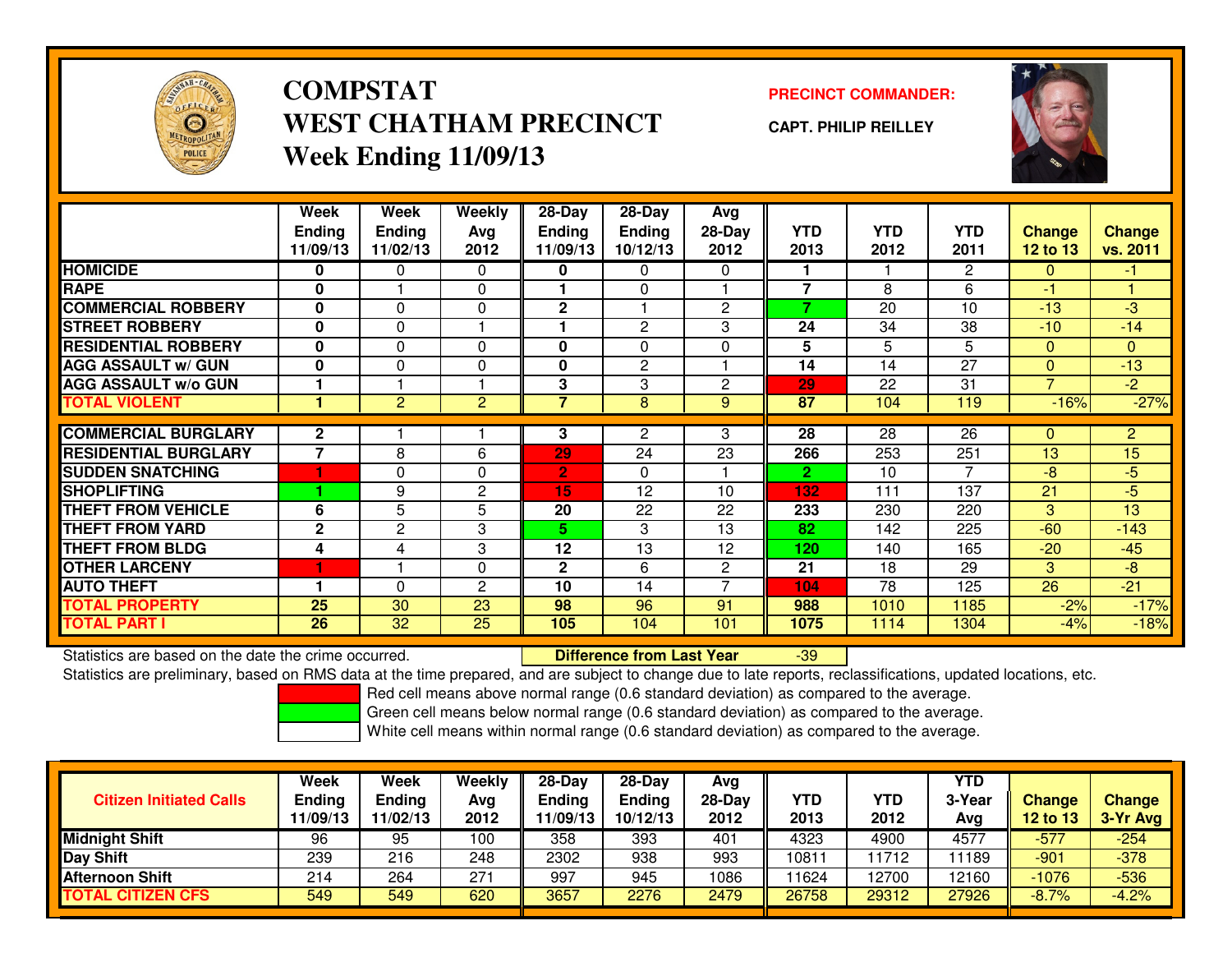

# **COMPSTATDOWNTOWN PRECINCTWeek Ending 11/09/13**

#### **PRECINCT COMMANDER:**

**CAPT. Ben Herron**



|                             | Week<br><b>Endina</b><br>11/09/13 | Week<br><b>Ending</b><br>11/02/13 | Weekly<br>Avg<br>2012 | 28-Day<br>Endina<br>11/09/13 | 28-Day<br><b>Endina</b><br>10/12/13 | Avg<br>$28-Day$<br>2012 | <b>YTD</b><br>2013 | <b>YTD</b><br>2012 | <b>YTD</b><br>2011 | Change<br><b>12 to 13</b> | <b>Change</b><br>vs. 2011 |
|-----------------------------|-----------------------------------|-----------------------------------|-----------------------|------------------------------|-------------------------------------|-------------------------|--------------------|--------------------|--------------------|---------------------------|---------------------------|
| <b>HOMICIDE</b>             | 0                                 | 0                                 | 0                     |                              | 0                                   |                         | 9                  | 8                  | 6                  |                           | 3                         |
| <b>RAPE</b>                 | $\mathbf 0$                       | $\Omega$                          | $\mathbf{0}$          | $\mathbf{0}$                 |                                     | $\Omega$                | 7                  | 5                  | 6                  | 2                         |                           |
| <b>COMMERCIAL ROBBERY</b>   | $\mathbf 0$                       | $\Omega$                          | 0                     | $\mathbf{0}$                 |                                     |                         | 10                 | 10                 | 6                  | $\Omega$                  | $\overline{4}$            |
| <b>STREET ROBBERY</b>       | 5                                 | 4                                 | 2                     | 15                           | 12                                  | 8                       | 95                 | 86                 | 104                | 9                         | -9                        |
| <b>RESIDENTIAL ROBBERY</b>  | $\bf{0}$                          | $\Omega$                          | 0                     | 0                            | $\overline{c}$                      |                         | 7                  | 6                  | 10                 |                           | -3                        |
| <b>AGG ASSAULT w/ GUN</b>   | 0                                 |                                   |                       | 2                            | $\overline{c}$                      | 2                       | 33                 | 22                 | 25                 | 11                        | 8                         |
| <b>AGG ASSAULT w/o GUN</b>  |                                   |                                   |                       | 4                            | 4                                   | 5                       | 39                 | 53                 | 29                 | $-14$                     | 10                        |
| <b>TOTAL VIOLENT</b>        | 6                                 | 6                                 | 4                     | 22                           | 22                                  | 17                      | 200                | 190                | 186                | 5%                        | 8%                        |
|                             |                                   |                                   |                       |                              |                                     |                         |                    |                    |                    |                           |                           |
| <b>COMMERCIAL BURGLARY</b>  | $\mathbf{2}$                      | 0                                 |                       | 3                            | 3                                   | $\overline{2}$          | 30                 | 28                 | 46                 | $\overline{2}$            | $-16$                     |
| <b>RESIDENTIAL BURGLARY</b> | $\mathbf{2}$                      | 5                                 | 3                     | 11                           | 11                                  | 12                      | 142                | 130                | 161                | 12                        | $-19$                     |
| <b>SUDDEN SNATCHING</b>     | 0                                 | 0                                 | 0                     | 4                            |                                     | 2                       | 29                 | 29                 | 28                 | $\mathbf{0}$              |                           |
| <b>SHOPLIFTING</b>          | 3                                 | 3                                 | 3                     | 8                            | 20                                  | 11                      | 177                | 118                | 157                | 59                        | 20                        |
| <b>THEFT FROM VEHICLE</b>   | $\overline{\phantom{a}}$          | 8                                 | $\overline{7}$        | 33                           | 24                                  | 29                      | 321                | 341                | 318                | $-20$                     | 3                         |
| <b>THEFT FROM YARD</b>      | 4                                 | $\overline{ }$                    | 5                     | 17                           | 14                                  | 19                      | 206                | 218                | 325                | $-12$                     | $-119$                    |
| <b>THEFT FROM BLDG</b>      | $\overline{2}$                    | $\mathbf{2}$                      | 5                     | 12                           | 14                                  | 18                      | 156                | 208                | 225                | $-52$                     | $-69$                     |
| <b>OTHER LARCENY</b>        |                                   |                                   |                       | 3                            | 5                                   | $\overline{2}$          | 49                 | 24                 | 51                 | 25                        | $-2$                      |
| <b>AUTO THEFT</b>           |                                   | $\Omega$                          | $\mathbf{c}$          | 11                           | 9                                   | 8                       | 106                | 88                 | 79                 | 18                        | 27                        |
| <b>TOTAL PROPERTY</b>       | 22                                | 26                                | 25                    | 99                           | 101                                 | 104                     | 1216               | 1184               | 1390               | 3%                        | $-13%$                    |
| <b>TOTAL PART I</b>         | 28                                | 32                                | 30                    | 121                          | 123                                 | 121                     | 1416               | 1374               | 1576               | 3%                        | $-10%$                    |

Statistics are based on the date the crime occurred. **Difference from Last Year** 

Statistics are based on the date the crime occurred.<br>Statistics are preliminary, based on RMS data at the time prepared, and are subject to change due to late reports, reclassifications, updated locations, etc.

Red cell means above normal range (0.6 standard deviation) as compared to the average.

Green cell means below normal range (0.6 standard deviation) as compared to the average.

| <b>Citizen Initiated Calls</b> | Week<br><b>Ending</b><br>11/09/13 | Week<br><b>Ending</b><br>11/02/13 | Weekly<br>Avg<br>2012 | $28-Day$<br><b>Ending</b><br>11/09/13 | $28-Day$<br><b>Ending</b><br>10/12/13 | Avg<br>28-Day<br>2012 | YTD<br>2013 | YTD<br>2012 | <b>YTD</b><br>3-Year<br>Avg | <b>Change</b><br><b>12 to 13</b> | <b>Change</b><br>3-Yr Avg |
|--------------------------------|-----------------------------------|-----------------------------------|-----------------------|---------------------------------------|---------------------------------------|-----------------------|-------------|-------------|-----------------------------|----------------------------------|---------------------------|
| <b>Midnight Shift</b>          | 114                               | 128                               | 120                   | 441                                   | 431                                   | 480                   | 4879        | 5509        | 5278                        | $-630$                           | $-399$                    |
| Day Shift                      | 243                               | 216                               | 210                   | 859                                   | 862                                   | 838                   | 9389        | 10091       | 9660                        | $-702$                           | $-271$                    |
| <b>Afternoon Shift</b>         | 249                               | 216                               | 222                   | 893                                   | 945                                   | 889                   | 10282       | 10672       | 10361                       | $-390$                           | $-79$                     |
| <b>TOTAL CITIZEN CFS</b>       | 606                               | 560                               | 552                   | 2193                                  | 2238                                  | 2207                  | 24550       | 26272       | 25299                       | $-6.6%$                          | $-3.0%$                   |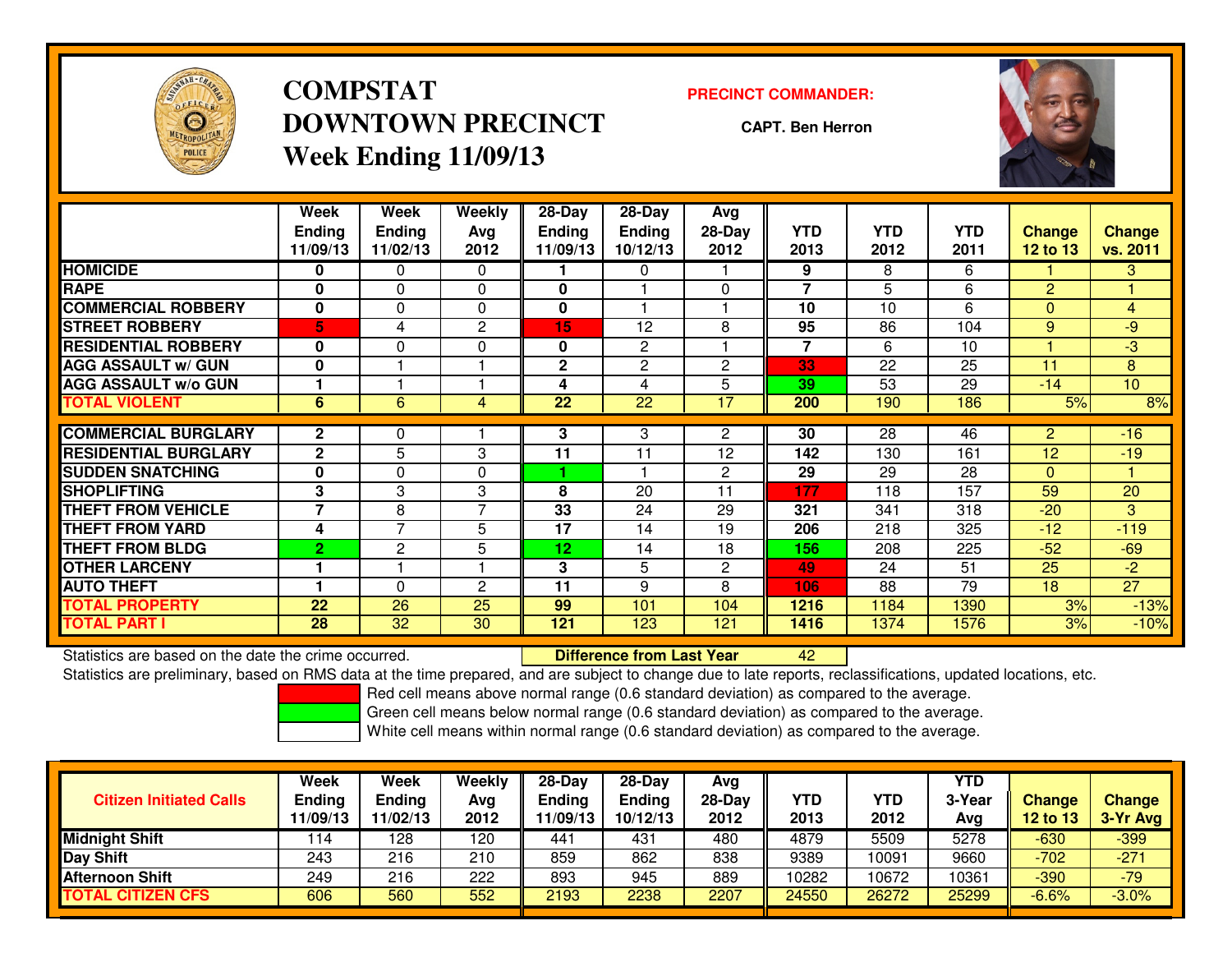

# **COMPSTATCENTRAL PRECINCT** CAPT. DEVONN ADAMS **Week Ending 11/09/13**

### **PRECINCT COMMANDER:**



|                             | Week            | Week          | <b>Weekly</b>  | $28-Day$       | $28$ -Day      | Avg            |            |                 |                 |                |               |
|-----------------------------|-----------------|---------------|----------------|----------------|----------------|----------------|------------|-----------------|-----------------|----------------|---------------|
|                             | <b>Ending</b>   | <b>Ending</b> | Ava            | <b>Ending</b>  | <b>Ending</b>  | 28-Day         | <b>YTD</b> | <b>YTD</b>      | <b>YTD</b>      | <b>Change</b>  | <b>Change</b> |
|                             | 11/09/13        | 11/02/13      | 2012           | 11/09/13       | 10/12/13       | 2012           | 2013       | 2012            | 2011            | 12 to 13       | vs. 2011      |
| <b>HOMICIDE</b>             | 0               | 0             | $\Omega$       |                |                |                | 9          | 7               | 10              | $\overline{2}$ | $-1$          |
| <b>RAPE</b>                 | 0               | $\Omega$      | $\Omega$       | 0              |                | $\Omega$       | 5          | 2               | 8               | 3              | $-3$          |
| <b>COMMERCIAL ROBBERY</b>   | 0               | $\Omega$      | $\Omega$       | $\bf{0}$       | $\Omega$       | $\overline{2}$ | 11         | 15              | 5               | $-4$           | 6             |
| <b>STREET ROBBERY</b>       | $\bf{0}$        | 3             | $\overline{2}$ | 5              | 9              |                | 57         | 76              | 106             | $-19$          | $-49$         |
| <b>RESIDENTIAL ROBBERY</b>  | $\mathbf{0}$    |               | $\Omega$       |                | $\Omega$       | $\Omega$       | 6          | 3               | 5               | 3              |               |
| <b>AGG ASSAULT w/ GUN</b>   | $\bf{0}$        |               |                | 3              |                | 4              | 46         | $\overline{45}$ | $\overline{43}$ |                | 3             |
| <b>AGG ASSAULT w/o GUN</b>  | $\bf{0}$        | 0             |                | $\mathbf{2}$   | $\overline{c}$ | 3              | 46         | 41              | 41              | 5              | 5             |
| <b>TOTAL VIOLENT</b>        | $\mathbf{0}$    | 5             | 4              | 12             | 14             | 16             | 180        | 189             | 218             | $-5%$          | $-17%$        |
| <b>COMMERCIAL BURGLARY</b>  | $\mathbf{2}$    |               |                | 5              | 11             | 4              | 78         | 43              | 80              | 35             | $-2$          |
| <b>RESIDENTIAL BURGLARY</b> | 13              | 14            | 10             | 48             | 30             | 39             | 398        | 430             | 490             | $-32$          | $-92$         |
| <b>ISUDDEN SNATCHING</b>    | $\mathbf{0}$    |               | $\Omega$       | $\overline{2}$ | $\Omega$       |                | 11         | 10              | 21              |                | $-10$         |
|                             |                 |               |                |                |                |                |            |                 |                 |                |               |
| <b>SHOPLIFTING</b>          | $\mathbf{2}$    | 6             |                | 12             | 5              | 4              | 87         | 39              | 51              | 48             | 36            |
| <b>THEFT FROM VEHICLE</b>   | 8               | 10            | 9              | 34             | 32             | 35             | 401        | 389             | 474             | 12             | $-73$         |
| <b>THEFT FROM YARD</b>      | 3               | 5             | 5              | 20             | 27             | 20             | 195        | 236             | 389             | $-41$          | $-194$        |
| <b>THEFT FROM BLDG</b>      | $\mathbf{2}$    | 4             | 3              | 17             | 11             | 12             | 172        | 143             | 250             | 29             | $-78$         |
| <b>OTHER LARCENY</b>        | $\overline{2}$  | $\Omega$      | $\Omega$       | 3              | 6              |                | 40         | 14              | 27              | 26             | 13            |
| <b>AUTO THEFT</b>           | 5.              | 2             | 3              | 12             | 23             | 12             | 190        | 135             | 176             | 55             | 14            |
| <b>TOTAL PROPERTY</b>       | 37              | 43            | 32             | 153            | 145            | 128            | 1572       | 1439            | 1958            | 9%             | $-20%$        |
| <b>TOTAL PART I</b>         | $\overline{37}$ | 48            | 36             | 165            | 159            | 145            | 1752       | 1628            | 2176            | 8%             | $-19%$        |

Statistics are based on the date the crime occurred. **Difference from Last Year** 

<sup>124</sup>

Statistics are preliminary, based on RMS data at the time prepared, and are subject to change due to late reports, reclassifications, updated locations, etc.

Red cell means above normal range (0.6 standard deviation) as compared to the average.

Green cell means below normal range (0.6 standard deviation) as compared to the average.

| <b>Citizen Initiated Calls</b> | Week<br>Ending<br>1/09/13 | Week<br>Ending<br>11/02/13 | Weekly<br>Avg<br>2012 | $28-Day$<br><b>Ending</b><br>11/09/13 | $28 - Day$<br><b>Ending</b><br>10/12/13 | Avg<br>28-Day<br>2012 | YTD<br>2013 | YTD<br>2012 | <b>YTD</b><br>3-Year<br>Avg | <b>Change</b><br><b>12 to 13</b> | <b>Change</b><br>3-Yr Avg |
|--------------------------------|---------------------------|----------------------------|-----------------------|---------------------------------------|-----------------------------------------|-----------------------|-------------|-------------|-----------------------------|----------------------------------|---------------------------|
| <b>Midnight Shift</b>          | 115                       | 98                         | 16                    | 418                                   | 406                                     | 463                   | 4761        | 5311        | 5100                        | $-550$                           | $-339$                    |
| Day Shift                      | 251                       | 272                        | 269                   | 1027                                  | 1012                                    | 1078                  | 11072       | 12451       | 10990                       | $-1379$                          | 82                        |
| <b>Afternoon Shift</b>         | 213                       | 268                        | 291                   | 968                                   | 1056                                    | 1163                  | 1849        | 13455       | 12821                       | $-1606$                          | $-972$                    |
| <b>TOTAL CITIZEN CFS</b>       | 579                       | 638                        | 676                   | 2413                                  | 2474                                    | 2704                  | 27682       | 31217       | 28912                       | $-11.3%$                         | $-4.3%$                   |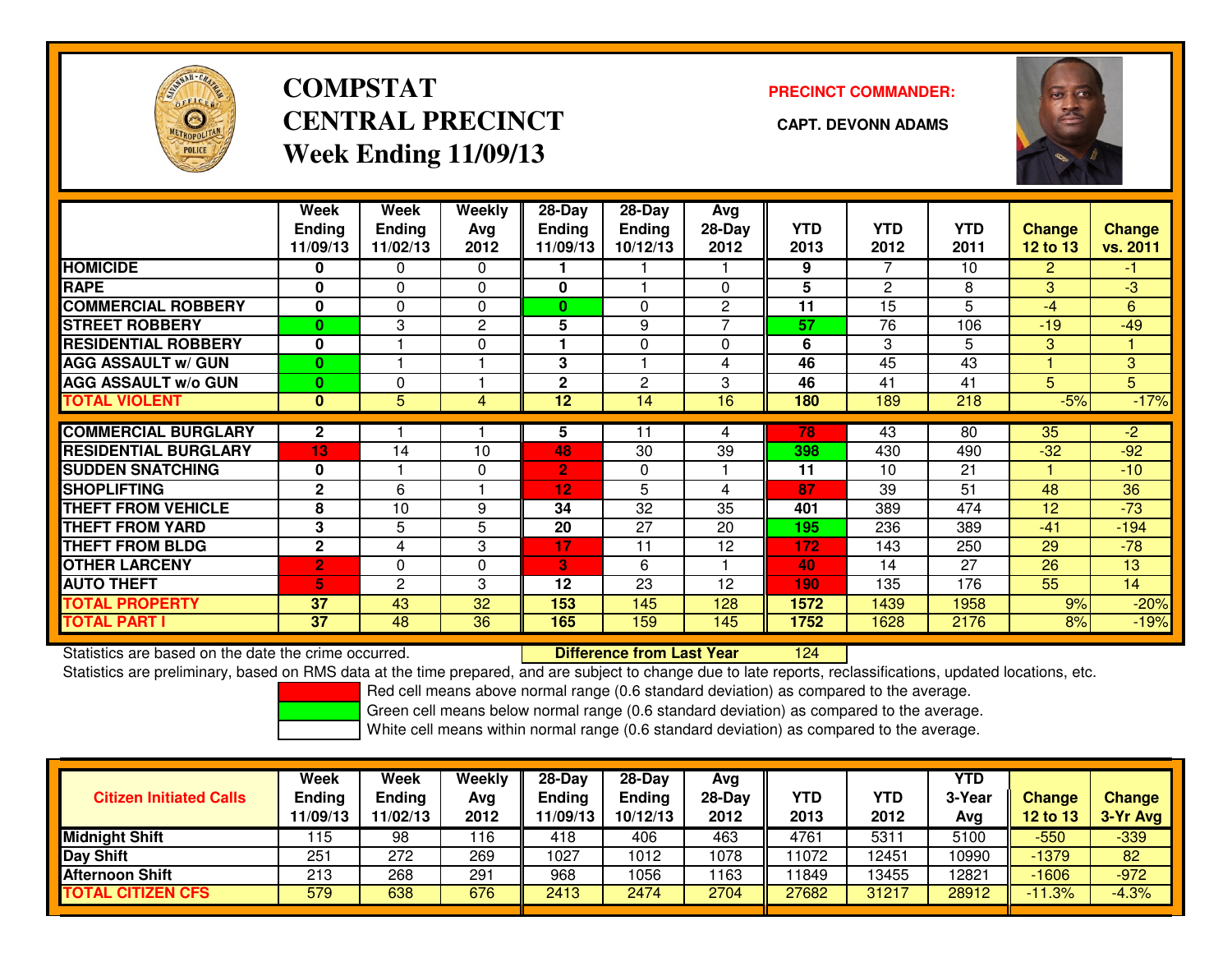

### **COMPSTAT PRECINCT COMMANDER: SOUTHSIDE PRECINCT CAPT. TERRY SHOOPWeek Ending 11/09/13**



|                             | Week<br><b>Endina</b><br>11/09/13 | Week<br><b>Endina</b><br>11/02/13 | <b>Weekly</b><br>Avg<br>2012 | $28-Day$<br><b>Endina</b><br>11/09/13 | $28$ -Day<br><b>Ending</b><br>10/12/13 | Avg<br>$28-Day$<br>2012 | <b>YTD</b><br>2013 | <b>YTD</b><br>2012 | <b>YTD</b><br>2011 | <b>Change</b><br>12 to 13 | <b>Change</b><br>vs. 2011 |
|-----------------------------|-----------------------------------|-----------------------------------|------------------------------|---------------------------------------|----------------------------------------|-------------------------|--------------------|--------------------|--------------------|---------------------------|---------------------------|
| <b>HOMICIDE</b>             | 0                                 | 0                                 | $\Omega$                     |                                       | 0                                      | $\Omega$                | 4                  |                    | 3                  | 3                         |                           |
| <b>RAPE</b>                 | $\bf{0}$                          | $\Omega$                          | $\Omega$                     | $\overline{2}$                        | 3                                      | $\Omega$                | 9                  | 4                  | 7                  | 5                         | 2                         |
| <b>COMMERCIAL ROBBERY</b>   |                                   | 2                                 |                              | 3                                     |                                        | 3                       | 19                 | 32                 | 22                 | $-13$                     | -3                        |
| <b>STREET ROBBERY</b>       | $\bf{0}$                          |                                   |                              | 6                                     |                                        | 4                       | 30                 | 45                 | 51                 | $-15$                     | $-21$                     |
| <b>RESIDENTIAL ROBBERY</b>  | $\bf{0}$                          | $\Omega$                          | $\Omega$                     | 0                                     | $\overline{2}$                         |                         | 8                  | 10                 | 10                 | $-2$                      | $-2$                      |
| <b>AGG ASSAULT w/ GUN</b>   | 0                                 |                                   | 0                            |                                       |                                        |                         | 13                 | 12                 | 10                 |                           | 3 <sup>1</sup>            |
| <b>AGG ASSAULT w/o GUN</b>  | $\bf{0}$                          | $\Omega$                          |                              |                                       | $\Omega$                               | $\overline{c}$          | 24                 | 26                 | 23                 | $-2$                      |                           |
| <b>TOTAL VIOLENT</b>        | и                                 | 4                                 | 3                            | 14                                    | 8                                      | 12                      | 107                | 130                | 126                | $-18%$                    | $-15%$                    |
| <b>COMMERCIAL BURGLARY</b>  |                                   |                                   |                              |                                       |                                        |                         |                    |                    |                    |                           |                           |
|                             | $\mathbf{2}$                      | 0                                 |                              | 2                                     | 3                                      | 6                       | 49                 | 63                 | 41                 | $-14$                     | 8                         |
| <b>RESIDENTIAL BURGLARY</b> | 6                                 | 11                                | 8                            | 27                                    | 40                                     | 31                      | 343                | 319                | 292                | 24                        | 51                        |
| <b>SUDDEN SNATCHING</b>     | $\bf{0}$                          | 0                                 | 0                            | 2                                     |                                        |                         | 10                 | 8                  | 10                 | 2                         | $\Omega$                  |
| <b>SHOPLIFTING</b>          | 13                                | 17                                | 14                           | 69                                    | 59                                     | 57                      | 636                | 620                | 683                | 16                        | $-47$                     |
| <b>THEFT FROM VEHICLE</b>   | 7                                 |                                   | 8                            | 18                                    | 21                                     | 33                      | 300                | 344                | 312                | $-44$                     | $-12$                     |
| <b>THEFT FROM YARD</b>      | 3                                 | 3                                 | 3                            | 10                                    | 12                                     | 13                      | 97                 | 156                | 156                | $-59$                     | $-59$                     |
| <b>THEFT FROM BLDG</b>      |                                   | 6                                 | 5                            | 19                                    | 18                                     | 19                      | 218                | 224                | 250                | $-6$                      | $-32$                     |
| <b>OTHER LARCENY</b>        |                                   | 0                                 | $\Omega$                     | 5                                     | 6                                      | $\overline{2}$          | 48                 | 25                 | 37                 | 23                        | 11                        |
| <b>AUTO THEFT</b>           | $\bf{0}$                          |                                   | 3                            | $\overline{2}$                        | $\overline{\phantom{a}}$               | 13                      | 96                 | 144                | 121                | $-48$                     | $-25$                     |
| <b>TOTAL PROPERTY</b>       | 33                                | 39                                | 43                           | 154                                   | 167                                    | 173                     | 1797               | 1903               | 1902               | $-6%$                     | $-6%$                     |
| <b>TOTAL PART I</b>         | 34                                | 43                                | 46                           | 168                                   | 175                                    | 185                     | 1904               | 2033               | 2028               | $-6%$                     | $-6%$                     |

Statistics are based on the date the crime occurred. **Difference from Last Year**  -129Statistics are preliminary, based on RMS data at the time prepared, and are subject to change due to late reports, reclassifications, updated locations, etc.

Red cell means above normal range (0.6 standard deviation) as compared to the average.

Green cell means below normal range (0.6 standard deviation) as compared to the average.

| <b>Citizen Initiated Calls</b> | <b>Week</b><br><b>Ending</b><br>11/09/13 | Week<br>Ending<br>11/02/13 | Weekly<br>Avg<br>2012 | $28-Day$<br>Ending<br>1/09/13 | $28-Dav$<br><b>Ending</b><br>10/12/13 | Avg<br>$28-Day$<br>2012 | YTD<br>2013 | YTD<br>2012 | <b>YTD</b><br>3-Year<br>Avg | <b>Change</b><br>12 to 13 | <b>Change</b><br>3-Yr Avg |
|--------------------------------|------------------------------------------|----------------------------|-----------------------|-------------------------------|---------------------------------------|-------------------------|-------------|-------------|-----------------------------|---------------------------|---------------------------|
| <b>Midnight Shift</b>          | 97                                       | 81                         | 91                    | 341                           | 383                                   | 363                     | 3802        | 4288        | 4045                        | $-486$                    | $-243$                    |
| <b>Day Shift</b>               | 257                                      | 231                        | 239                   | 1007                          | 1050                                  | 956                     | 10543       | 1871        | 10990                       | $-1328$                   | $-447$                    |
| <b>Afternoon Shift</b>         | 264                                      | 269                        | 253                   | 1019                          | 988                                   | 1012                    | 10845       | 1894        | 11338                       | $-1049$                   | $-493$                    |
| TOTAL CITIZEN CFS              | 618                                      | 581                        | 583                   | 2367                          | 2421                                  | 2330                    | 25190       | 28053       | 26373                       | $-10.2%$                  | $-4.5%$                   |